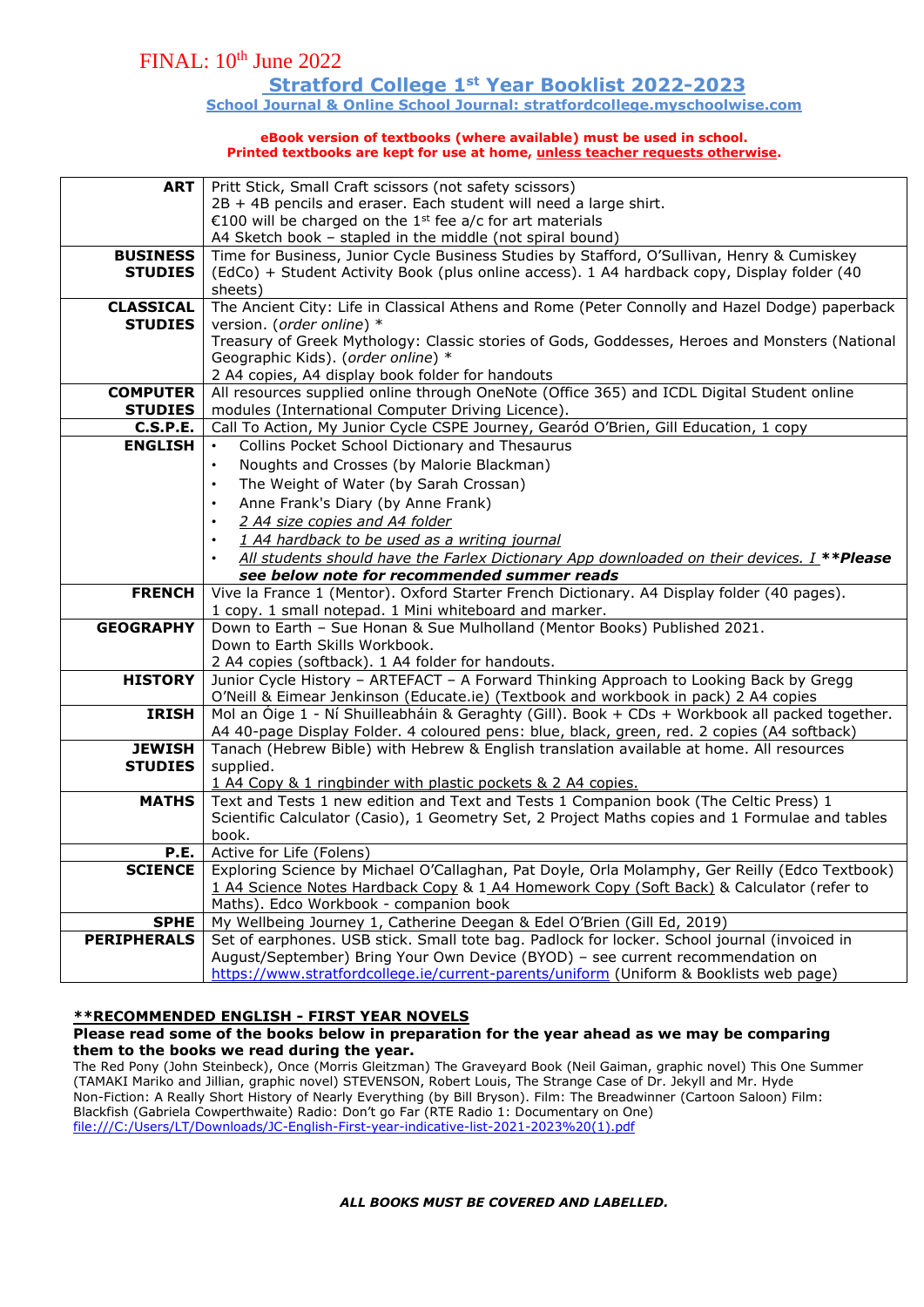**Stratford College 2nd Year Booklist 2022-2023**

*\*\*\*\* Keep all books from last year\*\*\*\**

**School Journal & Online School Journal: stratfordcollege.myschoolwise.com**

# **eBook version of textbooks (where available) must be used in school.**

| Printed textbooks are kept for use at home, unless teacher requests otherwise. |                                                                                                                                                                                                                                                                                                                                                                                                                                                                                                                                                                           |  |  |  |  |  |  |
|--------------------------------------------------------------------------------|---------------------------------------------------------------------------------------------------------------------------------------------------------------------------------------------------------------------------------------------------------------------------------------------------------------------------------------------------------------------------------------------------------------------------------------------------------------------------------------------------------------------------------------------------------------------------|--|--|--|--|--|--|
| <b>ART</b>                                                                     | Pritt Stick, 2B Pencil & Eraser, Scissors from last year. Each student will need an old shirt.<br>€100 will be included on 1 <sup>st</sup> fee a/c for art material. A2 centre-stapled sketch book (not spiral<br>bound).                                                                                                                                                                                                                                                                                                                                                 |  |  |  |  |  |  |
| <b>BUSINESS</b><br><b>STUDIES</b>                                              | Time for Business, Junior Cycle Business Studies by Stafford, O'Sullivan, Henry & Cumiskey<br>(EdCo) + Student Activity Book (plus online access). 1 A4 hardback copy, Display folder (40<br>sheets)                                                                                                                                                                                                                                                                                                                                                                      |  |  |  |  |  |  |
| <b>CLASSICAL</b><br><b>STUDIES</b>                                             | 1. From 1st year The Ancient City: Life in Classical Athens and Rome (Peter Connolly and<br>Hazel Dodge) paperback version. (order online) *<br>2. The Iliad: Homer (NB; Penguin Translation E.V. Rieu only) *<br>2 A4 copies, display book folder                                                                                                                                                                                                                                                                                                                        |  |  |  |  |  |  |
| <b>COMPUTER</b><br><b>STUDIES</b>                                              | All resources supplied online through OneNote (Office 365) and ICDL Digital Student online<br>modules (International Computer Driving Licence).                                                                                                                                                                                                                                                                                                                                                                                                                           |  |  |  |  |  |  |
| <b>C.S.P.E.</b>                                                                | (Retain from 1st year). A World of Wellbeing (New JC) (EdCo) Deirdre Murphy & Jim Ryan<br>(Textbook and Reflective Journal) & 2 copies                                                                                                                                                                                                                                                                                                                                                                                                                                    |  |  |  |  |  |  |
| <b>ENGLISH</b>                                                                 | Collins Pocket School Dictionary and Thesaurus (retain)<br>$\bullet$<br>The Outsiders S. E. Hinton<br>$\bullet$<br>Sense and Sensibility by Jane Austen<br>$\bullet$<br>Things Fall Apart by Chinua Achebe<br>$\bullet$<br>Julius Caesar by William Shakespeare Educate.ie, Shakespeare Series<br>Play text: 'The Woman in Black' by Susan Hill (adapted for stage by Stephen Malltaratt)<br>$\bullet$<br>2 A4 size copies, A4 Folder<br>1 A4 hardback to be used as a writing journal<br>All students should have the Farlex Dictionary App downloaded on their devices. |  |  |  |  |  |  |
|                                                                                | **Please see note below for recommended summer reads                                                                                                                                                                                                                                                                                                                                                                                                                                                                                                                      |  |  |  |  |  |  |
| <b>FRENCH</b>                                                                  | Vive la France 2 (Mentor), A4 Display folder (40 pages). 1 copy, 1 small notepad. 1 Mini<br>whiteboard and marker & Retain dictionary & books from last year.                                                                                                                                                                                                                                                                                                                                                                                                             |  |  |  |  |  |  |
| <b>GEOGRAPHY</b>                                                               | (Retain from 1st Year) Down to Earth (textbook & workbook) - Sue Honan & Sue Mulholland<br>(Mentor) 2 A4 copies, 1 A4 folder for handouts.                                                                                                                                                                                                                                                                                                                                                                                                                                |  |  |  |  |  |  |
| <b>HISTORY</b>                                                                 | (Retain from 1 <sup>st</sup> Year). (New JC) Artefact by G. O'Neill & E. Jenkinson (Textbook & workbook<br>in pack) (educate.ie) & 2 A4 copies & folder.                                                                                                                                                                                                                                                                                                                                                                                                                  |  |  |  |  |  |  |
| <b>IRISH</b>                                                                   | Mol an Óige 2 - Ní Shuilleabháin & Geraghty (Gill). Book + CDs + Workbook all packed<br>together. 40 page display folder. 2 x A4 Soft back copies. 4 coloured pens: blue, black,<br>green, red. Retain folder and copies from 1st year.                                                                                                                                                                                                                                                                                                                                   |  |  |  |  |  |  |
| <b>JEWISH</b><br><b>STUDIES</b>                                                | Tanach (Hebrew Bible) with Hebrew & English translation available at home. All resources<br>supplied. 1 A4 Copy & 1 ringbinder with plastic pockets.                                                                                                                                                                                                                                                                                                                                                                                                                      |  |  |  |  |  |  |
| <b>MATHS</b>                                                                   |                                                                                                                                                                                                                                                                                                                                                                                                                                                                                                                                                                           |  |  |  |  |  |  |
|                                                                                | Retain textbook and equipment from 1 <sup>st</sup> year, (1 Scientific Calculator (Casio), 1 Geometry<br>set, 1 formulae and tables book) 2 Project Maths A4 copies. Text and Tests 2 Higher/Ordinary<br>will be required when levels are decided                                                                                                                                                                                                                                                                                                                         |  |  |  |  |  |  |
| P.E.                                                                           | Active for Life (Folens)                                                                                                                                                                                                                                                                                                                                                                                                                                                                                                                                                  |  |  |  |  |  |  |
| <b>SCIENCE</b>                                                                 | All books & hardback copy carried through from $1st$ Year, Exploring Science $2nd$ edition,<br>Michael O'Callaghan, Pat Doyle, Orla Molamphy, Ger Reilly (Edco) (1xA4 Science Hardback<br>Copy - same one from last year (carry over) 1xA4 Homework Copy (Soft Back) & Calculator<br>(refer to Maths)                                                                                                                                                                                                                                                                     |  |  |  |  |  |  |
|                                                                                |                                                                                                                                                                                                                                                                                                                                                                                                                                                                                                                                                                           |  |  |  |  |  |  |
| <b>SPHE</b><br><b>PERIPHERALS</b>                                              | My Wellbeing Journey 2, Catherine Deegan & Edel O'Brien (Gill Ed, 2019)<br>Set of earphones. USB stick. Small tote bag. Padlock for locker. School journal (invoiced in                                                                                                                                                                                                                                                                                                                                                                                                   |  |  |  |  |  |  |

### **\*\*RECOMMENDED ENGLISH - SECOND YEAR NOVELS**

The Outsiders (S.E Hinton), Things Fall Apart (Chinua Achebe), Animal Farm (George Orwell), TAMAKI Mariko and Jillian This One Summer (graphic novel) CONNOLLY, John. The Book of Lost Things, Lord of the Flies (by William Golding). SCOTT CARD, Orson Ender's Game. Film: The Breadwinner (Cartoon Saloon) Film: West Side Story (Director: Arthur Laurents) Film: ET (SPIELBERG, Stephen) Non-Fiction: Running with the Kenyans (by Adharanand Finn)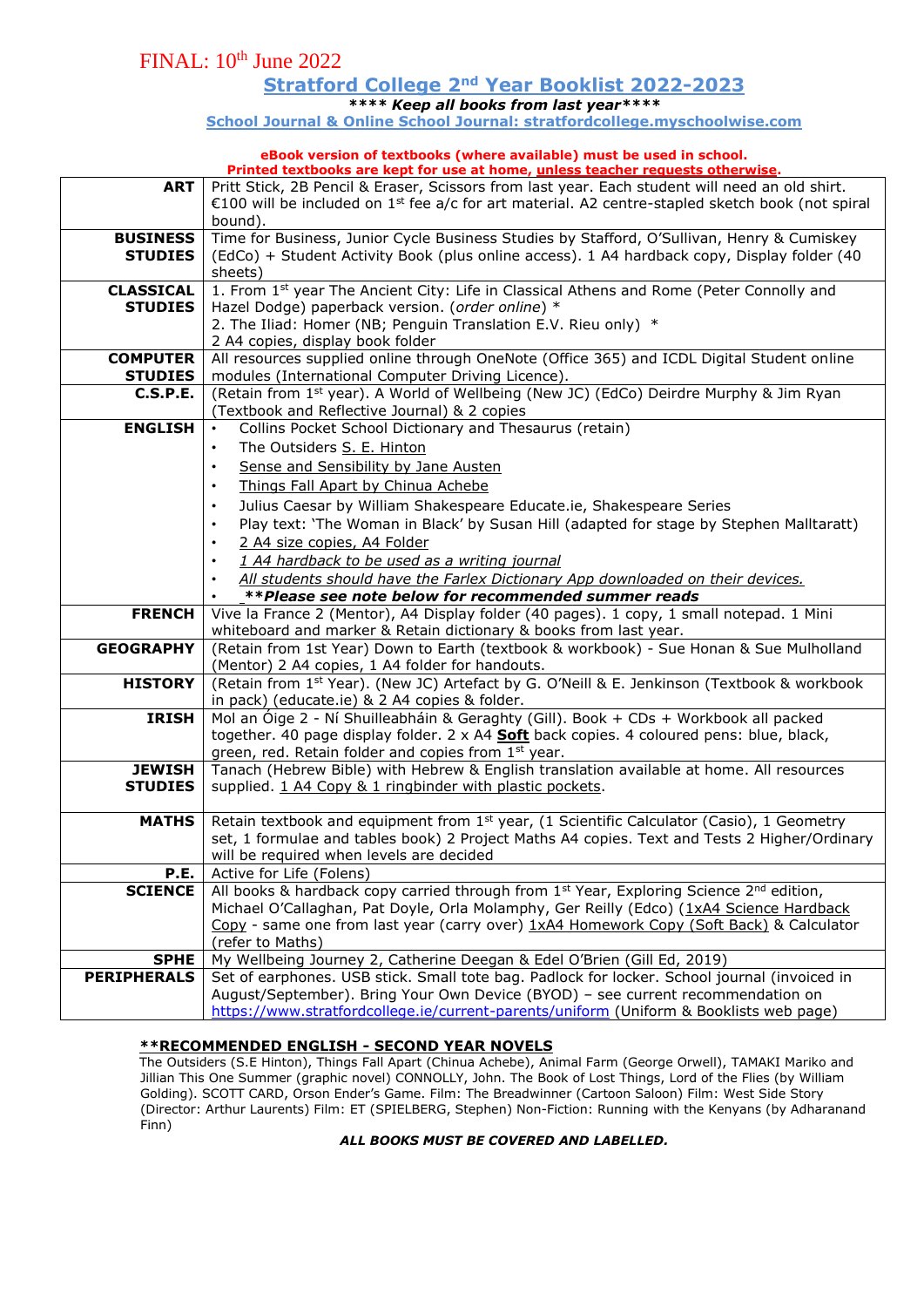### **Stratford College 3rd Year Booklist 2022-2023**

**School Journal & Online School Journal: stratfordcollege.myschoolwise.com eBook version of textbooks (where available) must be used in school.** 

|                             | Printed textbooks are kept for use at home, unless teacher requests otherwise.                                                                                            |  |  |  |  |  |
|-----------------------------|---------------------------------------------------------------------------------------------------------------------------------------------------------------------------|--|--|--|--|--|
| <b>ART</b>                  | A2 centre-stapled sketchbook, Pritt Stick, 2B Pencil. Students must have their own scissors - last year's                                                                 |  |  |  |  |  |
|                             | one will do. Each student will need an old shirt. A4 pocket folder. (€100 will be included on fee a/c for                                                                 |  |  |  |  |  |
|                             | art materials)                                                                                                                                                            |  |  |  |  |  |
| <b>BUSINESS</b>             | Time for Business, Junior Cycle Business Studies by Stafford, O'Sullivan, Henry & Cumiskey (EdCo) +                                                                       |  |  |  |  |  |
| <b>STUDIES</b>              | Student Activity Book (plus online access) & 1 A4 hardback copy, display folder (40 sheets) & Business                                                                    |  |  |  |  |  |
|                             | Studies Ledger Books 1,2 and 3. New Junior Cycle Business Exam Papers (Edco).                                                                                             |  |  |  |  |  |
| <b>CLASSICAL</b>            | Retain books from last year. You must have a copy of The Iliad: Homer (NB; Penguin Translation                                                                            |  |  |  |  |  |
| <b>STUDIES</b>              | E.V. Rieu only). If you didn't have it in 2 <sup>nd</sup> year, please be sure to get one (2 <sup>nd</sup> hand is perfect)*                                              |  |  |  |  |  |
|                             | Retain The Ancient City: Life in Classical Athens and Rome (Peter Connolly and Hazel Dodge)                                                                               |  |  |  |  |  |
|                             | paperback version. (order online) *                                                                                                                                       |  |  |  |  |  |
|                             | Display book folder for handouts                                                                                                                                          |  |  |  |  |  |
| <b>COMPUTER</b>             | All resources supplied online through OneNote (Office 365) and ICDL Digital Student online modules                                                                        |  |  |  |  |  |
| <b>STUDIES</b>              | (International Computer Driving Licence).                                                                                                                                 |  |  |  |  |  |
| <b>C.S.P.E.</b>             | A World of Wellbeing (New JC) (EdCo) Deirdre Murphy & Jim Ryan (Textbook and Reflective Journal) &                                                                        |  |  |  |  |  |
|                             | 2 copies (Retain from 2 <sup>nd</sup> Year)                                                                                                                               |  |  |  |  |  |
| <b>ENGLISH</b><br>$\bullet$ | Romeo & Juliet (Edco)                                                                                                                                                     |  |  |  |  |  |
| $\bullet$                   | Of Mice and Men (Steinbeck) (NB Penguin edition)                                                                                                                          |  |  |  |  |  |
| $\bullet$                   | 2 A4 copies, A4 Hardback writing journal, A4 folder                                                                                                                       |  |  |  |  |  |
| $\bullet$                   | Edco exam papers                                                                                                                                                          |  |  |  |  |  |
|                             |                                                                                                                                                                           |  |  |  |  |  |
|                             | All students should have the Farlex Dictionary App downloaded on their devices. **Please see<br>below for recommended summer reads                                        |  |  |  |  |  |
| <b>FRENCH</b>               | Retain Vive la France 2 (Mentor) and dictionary from last year. A4 Display folder (40 pages).                                                                             |  |  |  |  |  |
|                             | 1 copy. 1 small notepad. 1 Mini whiteboard and marker.                                                                                                                    |  |  |  |  |  |
| <b>GEOGRAPHY</b>            | (Retain from 2nd Year) - Geography in Action by Norma Lenihan, Jason O'Brien (educate.ie) &                                                                               |  |  |  |  |  |
|                             | Geography in Action Activity Book. Purchase for 3rd Year - Skills for Exam Success Stacy Kenny &                                                                          |  |  |  |  |  |
|                             | Andrew Horan (Gill Education 2022), EDCO Exam papers - common level. 2 A4 copies, 1 A4 folder for                                                                         |  |  |  |  |  |
|                             | handouts.                                                                                                                                                                 |  |  |  |  |  |
| <b>HISTORY</b>              | (New JC) Artefact by G. O'Neill & E. Jenkinson (Textbook & workbook in pack) (educate.ie). Retain from                                                                    |  |  |  |  |  |
|                             | 2 <sup>nd</sup> Year. Purchase: Revise Wise - JC History (EdCo) & 2 A4 copies. Common Level JC Exam                                                                       |  |  |  |  |  |
|                             | Papers (EdCo).                                                                                                                                                            |  |  |  |  |  |
| <b>IRISH</b>                | <u>Keep the following book from last year - . Mól an óige 2, Caitríona Ní Shuilleabháin agus Tríona</u>                                                                   |  |  |  |  |  |
|                             |                                                                                                                                                                           |  |  |  |  |  |
|                             |                                                                                                                                                                           |  |  |  |  |  |
|                             | Geraghty, Gill                                                                                                                                                            |  |  |  |  |  |
|                             | Hons Students ONLY: Mol an Óige 3, Caitríona Ní Shuilleabhán agus Triona Geraghty. Árd léibhéal                                                                           |  |  |  |  |  |
|                             | 40 Page Display Folder (retain from last year) 4 coloured pens: green, red, black, blue.<br>EDCO exam paper (honour or pass depending on chosen level - TBD in September) |  |  |  |  |  |
| <b>JEWISH</b>               | Tanach (Hebrew Bible) with Hebrew & English translation available at home & 1 ringbinder with plastic                                                                     |  |  |  |  |  |
| <b>STUDIES</b>              | pockets.                                                                                                                                                                  |  |  |  |  |  |
| <b>MATHS</b>                | Higher Level: Retain Active Maths 1 from 2 <sup>nd</sup> year and Active Maths 2, Michael Keating, Derek Mulvany                                                          |  |  |  |  |  |
|                             | and James O'Loughlin (Folens)                                                                                                                                             |  |  |  |  |  |
|                             | Ordinary Level: Retain Active Maths 1 from 2nd year                                                                                                                       |  |  |  |  |  |
|                             | Both levels will require 1 Scientific Calculator (Casio), 1 Formulae and Tables book, 1 Geometry Set. 2x                                                                  |  |  |  |  |  |
|                             | A4 Project Maths copies. Exam papers TBC in September for both levels.                                                                                                    |  |  |  |  |  |
| P.E.                        | Active for Life (Folens)                                                                                                                                                  |  |  |  |  |  |
| <b>SCIENCE</b>              | The Nature of Science by Gill, Grant, Meredith & Odongo (Mentor Textbook) + Laboratory Notebook                                                                           |  |  |  |  |  |
|                             | (carried through from 1 <sup>st</sup> & 2 <sup>nd</sup> Year)                                                                                                             |  |  |  |  |  |
|                             | 1 A4 Science Hardback Copy - same one from last year (from 1st and $2^{nd}$ Year)                                                                                         |  |  |  |  |  |
|                             | 1 A4 Homework Copy (Soft Back) & Calculator (refer to Maths)                                                                                                              |  |  |  |  |  |
| <b>SPHE</b>                 | My Wellbeing Journey 3, Catherine Deegan & Edel O'Brien (Gill Ed, 2019)                                                                                                   |  |  |  |  |  |
| <b>PERIPHERALS</b>          | Set of earphones. USB stick. Small tote bag. Padlock for locker. School journal (invoiced in                                                                              |  |  |  |  |  |
|                             | August/September). Bring Your Own Device (BYOD) - see current recommendation on<br>https://www.stratfordcollege.ie/current-parents/uniform (Uniform & Booklists web page) |  |  |  |  |  |

### \*\* **RECOMMENDED ENGLISH - THIRD YEAR NOVELS**

The Outsiders (S.E Hinton), Things Fall Apart (Chinua Achebe), The Pearl (John Steinbeck), Animal Farm (George Orwell), TAMAKI Mariko and Jillian This One Summer (graphic novel) CONNOLLY, John The Book of Lost Things, Lord of the Flies (by William Golding). AUSTEN, Jane Sense and Sensibility Film: Suffragette (dir. GAVRON, Sarah) Film: Man on a Wire (Dir: James Marsh) Film: Spirited Away (dir. MIYAZAKI, Hayao) Non-Fiction: Running with the Kenyans (by Adharanand Finn)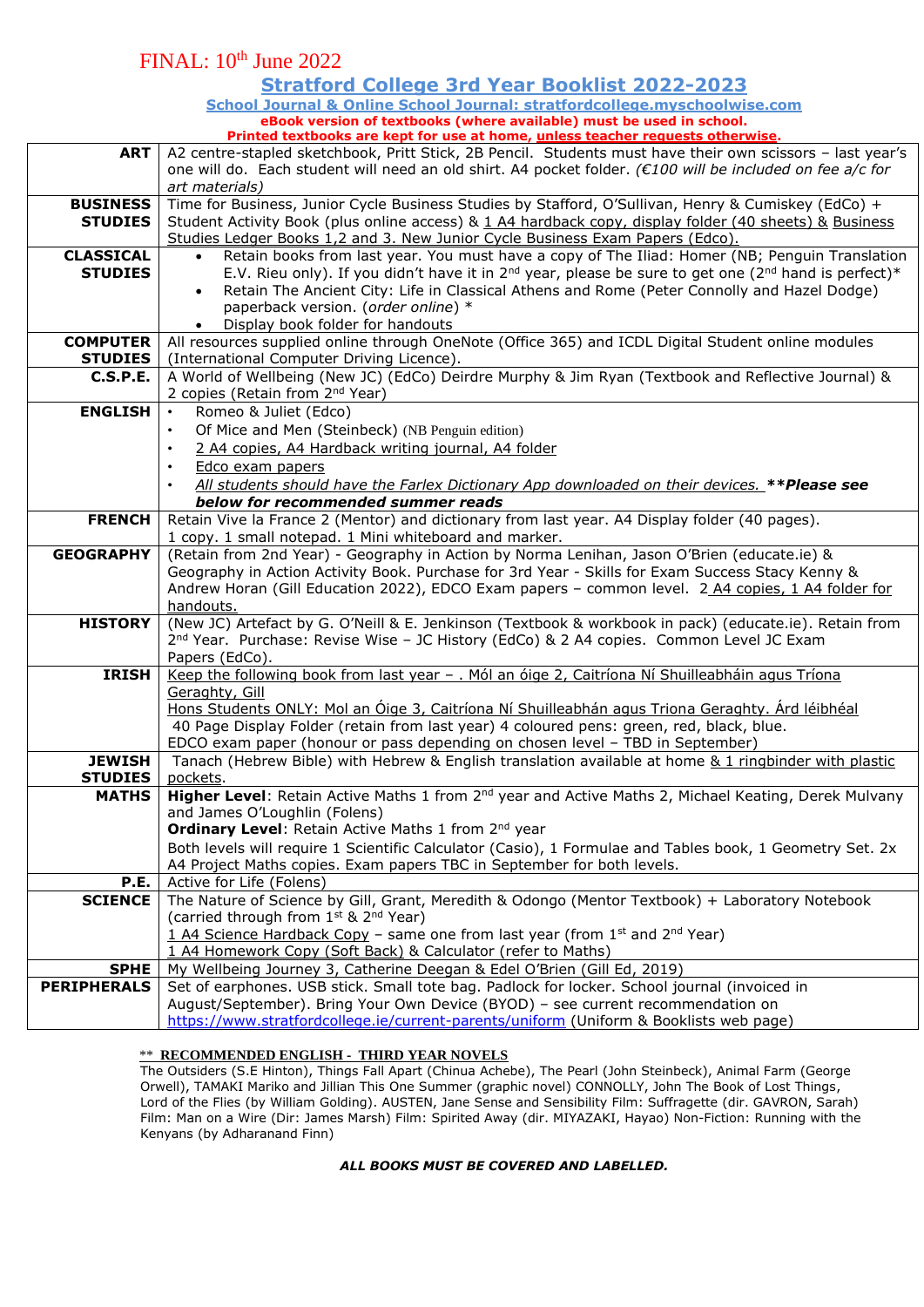## FINAL: 10th June 2022

### **Stratford College TY Booklist 2022-2023**

**School Journal & Online School Journal: stratfordcollege.myschoolwise.com eBook version of textbooks (where available) must be used in school. Printed textbooks are kept for use at home, unless teacher requests otherwise.** 

| ART                                                  | A3 Sketchbook, 2B + 4B pencils, eraser, pritt stick, scissors (last years will do)                                                                                                                                                                                                                                                                                                                                        |  |  |  |  |
|------------------------------------------------------|---------------------------------------------------------------------------------------------------------------------------------------------------------------------------------------------------------------------------------------------------------------------------------------------------------------------------------------------------------------------------------------------------------------------------|--|--|--|--|
| <b>BUSINESS</b><br><b>STUDIES</b>                    | A4 copy and plastic wallet folder                                                                                                                                                                                                                                                                                                                                                                                         |  |  |  |  |
| <b>CLASSICAL</b><br><b>STUDIES</b>                   | 1 A4 Manuscript Copy<br>Homer - The Odyssey (NB Penguin Classics translation by D.C.H. Riev) *<br>A4 display folder for handouts                                                                                                                                                                                                                                                                                          |  |  |  |  |
| <b>COMPUTER</b><br><b>STUDIES</b>                    | All resources supplied online through OneNote (Office 365) and ICDL Digital Student online<br>modules (International Computer Driving Licence).                                                                                                                                                                                                                                                                           |  |  |  |  |
| <b>ENGLISH</b>                                       | 3 novels to read this year:<br>The One City One Book Choice<br>Own choice from List of Literary Classics<br>Own choice from List of Modern/Contemporary Literature<br>(Lists provided during the year)<br>One A4 Hardback writing journal, A4 folder for notes and 2 A4 copies<br>All students should have the Farlex Dictionary App downloaded on their devices.<br>**Please see note below for recommended summer reads |  |  |  |  |
| <b>FRENCH</b>                                        | On découvre (Mentor). A4 Display folder (40 pages). 1 copy. 1 small notepad.<br>DELF exam fees will either be added to your TY fee account or students may register individually.                                                                                                                                                                                                                                         |  |  |  |  |
| <b>GEOGRAPHY</b>                                     | No books required.<br>1 A4 Display folder, 1 A4 copy                                                                                                                                                                                                                                                                                                                                                                      |  |  |  |  |
| <b>HISTORY&amp;</b><br><b>Politics &amp; Society</b> | Bunreacht Na hÉireann, (The Irish Constitution)<br>(May be purchased directly from the Government Publications Sales Office, Molesworth Street) or<br>any Bookseller<br>2 A4 Manuscript copies and A4 Folder for notes                                                                                                                                                                                                    |  |  |  |  |
| <b>IRISH</b>                                         | Taiscéal - Gaeilge don Idirbhliain - Ní Nualláin & Mac Cinnéide (CJ Fallon). A 40 page Display<br>Folder. 4 coloured pens: blue, black, red, green. A4 copybook                                                                                                                                                                                                                                                           |  |  |  |  |
| <b>JEWISH STUDIES</b>                                | Tanach (Hebrew Bible) with Hebrew & English translation available at home. Materials will be<br>supplied                                                                                                                                                                                                                                                                                                                  |  |  |  |  |
| <b>MATHS</b>                                         | Text and Tests for TY, 1 <sup>st</sup> Edition by Paul Cooke (Celtic Press). 1 x A4 Project Maths copy. 1 Log<br>tables, 1 Scientific Calculator (Casio), 1 Geometry Set.                                                                                                                                                                                                                                                 |  |  |  |  |
| <b>MUSIC</b>                                         | 1 Folder                                                                                                                                                                                                                                                                                                                                                                                                                  |  |  |  |  |
| <b>SCIENCE</b>                                       | 1 x A4 Hardback copy & Geometry Set & Casio (Natural Display Scientific Calculator)<br>No books required for Physics, Chemistry or Biology                                                                                                                                                                                                                                                                                |  |  |  |  |
| <b>SPHE</b>                                          | It's your Wellbeing Senior Cycle SPHE. Fiona Chamber, Anne Jones & Anita Stackpoole (2018). A4<br>plastic wallet folder                                                                                                                                                                                                                                                                                                   |  |  |  |  |
| <b>PERIPHERALS</b>                                   | Set of earphones. USB stick. Small tote bag. Padlock for locker. School journal (invoiced in<br>August/September). Bring Your Own Device (BYOD) - see current recommendation on<br>https://www.stratfordcollege.ie/current-parents/uniform (Uniform & Booklists web page)                                                                                                                                                 |  |  |  |  |

### **\*\*RECOMMENDED ENGLISH - TY NOVELS**

Please read some of the books below was we may be comparing them to books we will be reading during the year:- Non-Fiction: A Short History of Nearly Everything (by Bill Bryson). Non-Fiction: Argo (by Antonio Mendez). Non-Fiction: A Street Cat named Bob (by James Bowen). Non-Fiction: The Diving Bell and the Butterfly (Jean-Dominique). Animal Farm (by George Orwell). Memoir: Why be happy when you could be normal? (By Jeanette Winterson). Memoir: It's not yet Dark (by Simon Fitzmaurice) 1984 (by George Orwell). The Catcher in the Rye (by J.D Salinger). The Perks of Being a Wallflower (by Stephen Chbosky). Veronica Decides to Die (by Paulo Coelho) Eleanor Oliphant is Completely Fine (by Gail Honeymoon).The World According to Garp (by John Irving). Ms Peregrines Home for Peculiar Children (by Ransom Riggs). 20,000 Leagues Under the Sea (by Jules Verne). The Book Thief (by Marcus Zusak).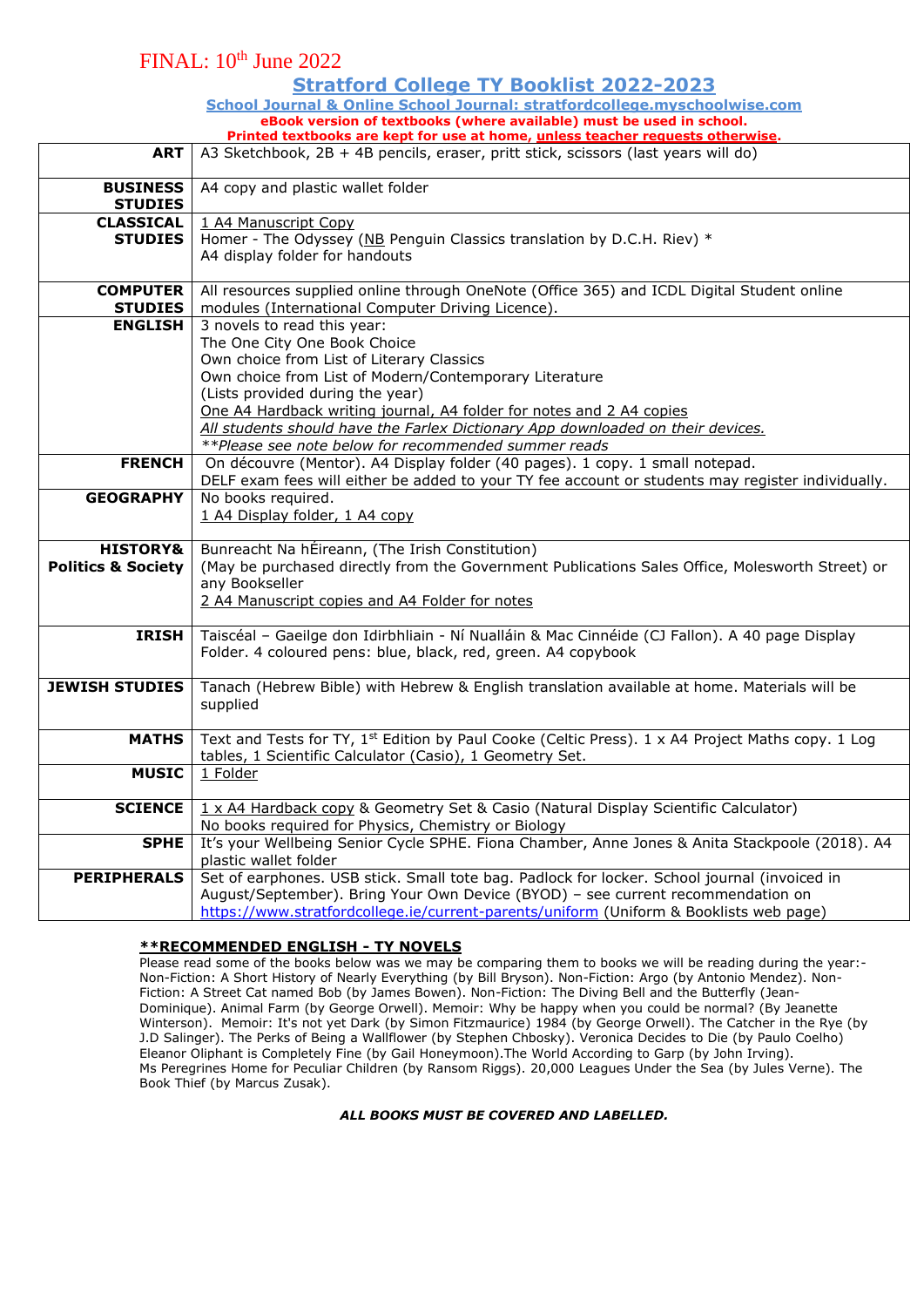| Stratford College 5th Year - Booklist 2022-2023<br>School Journal & Online School Journal: stratfordcollege.myschoolwise.com<br>eBook version of textbooks (where available) must be used in school.<br>Printed textbooks are kept for use at home, unless teacher requests otherwise.<br><b>ACCOUNTING</b><br>Accounting for Senior Cycle 4 <sup>th</sup> Edition (EdCo) by Christy Tyrell and Davin Keilthy. A4 copy book and<br>Leaving Certificate Accounting Papers (EdCo). Ring binder folder.<br>Appreciating Art for Leaving Cert (new book 2021) by Aíne NíChartaigh & Aidan O'Sullivan by Gill &<br><b>ART</b><br>MacMillan. A3 paperback sketch book. Pencil, Rubber & Sharpener & A4 folder with pockets.<br><b>BIOLOGY</b><br>Leaving Certificate Biology Plus - Michael O'Callaghan (EdCo), Special Advisor: Angela Bury.<br>2 x A4 Science Hardback copies & 1x A4 (soft back) copy & Leaving Cert Exam papers Higher Level,<br>(Ed.Co.) (red/pink cover) LC Biology Experiment book by Joe Rice & Siobhan Kirwan<br><b>BUSINESS</b><br>Inside Business by David Kielthy & Lisa O'Byrne (Edco). A4 hardback copy, A4 ring binder folder.<br><b>CAREERS</b><br>REACH - This book will only be available through the school in September<br><b>CHEMISTRY</b><br>Chemistry Live! Textbook & workbook bundle (Declan Kennedy, Folens) and Chemistry Live!<br>Laboratory Notebook, (Declan Kennedy and Don O'Shea, Folens), 1 A4 hardback notebook, Casio<br>scientific calculator & Formulae and table book.<br><b>CLASSICAL</b><br>Retain: Homer: The Odyssey (NB Penguin classics translation of D.C.H. Rieu) *<br>Euripides - Medea and other plays (NB Penguin Classics version) Translation: Philip Vellacot<br><b>STUDIES</b><br>$\bullet$<br>As this is a new specification new books / resources may be required later in the year. *<br>2 A4 copies and an A4 display folder for handouts<br><b>COMPUTER</b><br>Computer Science for Leaving Certificate by Brett A. Becker & Keith Quille (Golden Key). All other<br><b>SCIENCE</b><br>resources online in OneNote.<br>All resources supplied online through OneNote (Office 365) and ICDL Digital Student online modules<br><b>COMPUTER</b><br><b>STUDIES</b><br>(International Computer Driving Licence).<br><b>ENGLISH</b><br>Excellence in Texts Higher Level Hamlet 2024<br>Verse 2024: book and student portfolio (educate.ie) Please choose the appropriate level.<br>$\bullet$<br>Comparative Texts: Never Let me Go by Kazuo Ishiguro (N.B Faber & Faber edition), Philadelphia,<br>$\bullet$<br>Here I Come! by Brian Friel (N.B. Faber & Faber edition).<br>A4 Writing journal, 3 A4 copies and an A4 folder.<br>**Please see note below for recommended English summer reads<br>French À la une - Textbook & Hors-série Exercise and Oral Book (Educate.ie). Keep dictionary.<br><b>FRENCH</b><br>A4 Display folder (40 pages). 1 copy. 1 small notepad.<br>Earth by Michael Organ 2nd edition - published 2021 (educate.ie), Exam Skills Geography 4th<br><b>GEOGRAPHY</b><br>Edition, Model Answers by Sue Honan. 1 folder for handouts, 2 A4 copies.<br>Modern Ireland by Gerard Brockie & Raymond Walsh (Fourth Ed. G & M). Modern Europe and The<br><b>HISTORY</b><br>Wider World by Dermot Lucey (Fourth Ed. Gill & MacMillan) Exam Skills History by Niall Boyle (Mentor<br>Books). 2 x A4 manuscript copies & a folder for notes<br>Higher Level: Fiúntas Nua plus CDs & Workbook (all packaged together) by O'Ruairc Wade & O'Toole<br><b>IRISH</b><br>(Ed. Co.) L40 page Display Folder. 2xA4 soft back copies<br>Ordinary Level: Fuínneamh Nua plus CDs & Workbook (all packaged together) by Yvonne O'Toole &<br>Elizabeth Wade (EdCo) & 2 A4 Manuscript Copies. Note: 2016 edition only with free e-book.<br>Gleas Notaí -LC 2023 (Ord Level only) by D. Collinge (Mentor)<br><b>JEWISH STUDIES</b><br>Tanach (Hebrew Bible) with Hebrew & English translation available at home. Materials will be supplied<br>Making it Happen - C.McHale - Folens<br><b>LCVP</b><br>OL - Text and Tests 3 Strands 1-5 New Edition (Celtic Press) + Log Tables + Scientific Calculator<br><b>MATHS</b><br>(Casio) + Geometry Set<br>HL - Text and Tests Leaving cert HL Pack- New Strands 4+5 pack (Celtic Press) + Maths Tables +<br>Scientific Calculator (Casio) + Geometry Set<br>A4 Manuscript, Pencil and A4 Binder (Hard-back folder) & A4 Copybook<br><b>MUSIC</b><br>Ed. Co. ExamPaper - Higher Level. Leaving Cert Workbook SET A by May Costello; Set A Music<br>Scores (4 in total) [music scores available from "Metro Music" shop, Rathfarnham Shopping Centre,<br>Dublin 14] Set A: Queen, G. Barry, Bach and Tchaikovsky.<br>Real World Physics by Dan O'Regan & Workbook (Folens) & 1xHardback A4 copy & A4 graph paper<br><b>PHYSICS</b><br>refill pad & Practical Physics Mandatory Experiments Workbook by Maurice Crowe (CJ Fallon)<br>It's your Wellbeing Senior Cycle SPHE. Fiona Chamber, Anne Jones & Anita Stackpoole (2018). A4<br><b>SPHE</b><br>plastic wallet folder.<br><b>PERIPHERALS</b><br>Set of earphones. USB stick. Small tote bag. Padlock for locker. School journal (invoiced in<br>August/September). Bring Your Own Device (BYOD) - see current recommendation on<br>https://www.stratfordcollege.ie/current-parents/uniform (Uniform & Booklists web page)<br><b>**RECOMMENDED ENGLISH: FIFTH YEAR NOVELS:</b> Please read some of the books below in preparation for next year. Persuasion (by Jane |  | FINAL: 10 <sup>th</sup> June 2022 |  |  |  |  |  |
|----------------------------------------------------------------------------------------------------------------------------------------------------------------------------------------------------------------------------------------------------------------------------------------------------------------------------------------------------------------------------------------------------------------------------------------------------------------------------------------------------------------------------------------------------------------------------------------------------------------------------------------------------------------------------------------------------------------------------------------------------------------------------------------------------------------------------------------------------------------------------------------------------------------------------------------------------------------------------------------------------------------------------------------------------------------------------------------------------------------------------------------------------------------------------------------------------------------------------------------------------------------------------------------------------------------------------------------------------------------------------------------------------------------------------------------------------------------------------------------------------------------------------------------------------------------------------------------------------------------------------------------------------------------------------------------------------------------------------------------------------------------------------------------------------------------------------------------------------------------------------------------------------------------------------------------------------------------------------------------------------------------------------------------------------------------------------------------------------------------------------------------------------------------------------------------------------------------------------------------------------------------------------------------------------------------------------------------------------------------------------------------------------------------------------------------------------------------------------------------------------------------------------------------------------------------------------------------------------------------------------------------------------------------------------------------------------------------------------------------------------------------------------------------------------------------------------------------------------------------------------------------------------------------------------------------------------------------------------------------------------------------------------------------------------------------------------------------------------------------------------------------------------------------------------------------------------------------------------------------------------------------------------------------------------------------------------------------------------------------------------------------------------------------------------------------------------------------------------------------------------------------------------------------------------------------------------------------------------------------------------------------------------------------------------------------------------------------------------------------------------------------------------------------------------------------------------------------------------------------------------------------------------------------------------------------------------------------------------------------------------------------------------------------------------------------------------------------------------------------------------------------------------------------------------------------------------------------------------------------------------------------------------------------------------------------------------------------------------------------------------------------------------------------------------------------------------------------------------------------------------------------------------------------------------------------------------------------------------------------------------------------------------------------------------------------------------------------------------------------------------------------------------------------------------------------------------------------------------------------------------------------------------------------------------------------------------------------------------------------------------------------------------------------------------------------------------------------------------------------------------------------------------------------------------------------------------------------------------------------------------------------------------------------------------------------------------------------------------------------------------------------------------------------------------------------------------------------------------------------------------------------------------------|--|-----------------------------------|--|--|--|--|--|
|                                                                                                                                                                                                                                                                                                                                                                                                                                                                                                                                                                                                                                                                                                                                                                                                                                                                                                                                                                                                                                                                                                                                                                                                                                                                                                                                                                                                                                                                                                                                                                                                                                                                                                                                                                                                                                                                                                                                                                                                                                                                                                                                                                                                                                                                                                                                                                                                                                                                                                                                                                                                                                                                                                                                                                                                                                                                                                                                                                                                                                                                                                                                                                                                                                                                                                                                                                                                                                                                                                                                                                                                                                                                                                                                                                                                                                                                                                                                                                                                                                                                                                                                                                                                                                                                                                                                                                                                                                                                                                                                                                                                                                                                                                                                                                                                                                                                                                                                                                                                                                                                                                                                                                                                                                                                                                                                                                                                                                                                                                                                  |  |                                   |  |  |  |  |  |
|                                                                                                                                                                                                                                                                                                                                                                                                                                                                                                                                                                                                                                                                                                                                                                                                                                                                                                                                                                                                                                                                                                                                                                                                                                                                                                                                                                                                                                                                                                                                                                                                                                                                                                                                                                                                                                                                                                                                                                                                                                                                                                                                                                                                                                                                                                                                                                                                                                                                                                                                                                                                                                                                                                                                                                                                                                                                                                                                                                                                                                                                                                                                                                                                                                                                                                                                                                                                                                                                                                                                                                                                                                                                                                                                                                                                                                                                                                                                                                                                                                                                                                                                                                                                                                                                                                                                                                                                                                                                                                                                                                                                                                                                                                                                                                                                                                                                                                                                                                                                                                                                                                                                                                                                                                                                                                                                                                                                                                                                                                                                  |  |                                   |  |  |  |  |  |
|                                                                                                                                                                                                                                                                                                                                                                                                                                                                                                                                                                                                                                                                                                                                                                                                                                                                                                                                                                                                                                                                                                                                                                                                                                                                                                                                                                                                                                                                                                                                                                                                                                                                                                                                                                                                                                                                                                                                                                                                                                                                                                                                                                                                                                                                                                                                                                                                                                                                                                                                                                                                                                                                                                                                                                                                                                                                                                                                                                                                                                                                                                                                                                                                                                                                                                                                                                                                                                                                                                                                                                                                                                                                                                                                                                                                                                                                                                                                                                                                                                                                                                                                                                                                                                                                                                                                                                                                                                                                                                                                                                                                                                                                                                                                                                                                                                                                                                                                                                                                                                                                                                                                                                                                                                                                                                                                                                                                                                                                                                                                  |  |                                   |  |  |  |  |  |
|                                                                                                                                                                                                                                                                                                                                                                                                                                                                                                                                                                                                                                                                                                                                                                                                                                                                                                                                                                                                                                                                                                                                                                                                                                                                                                                                                                                                                                                                                                                                                                                                                                                                                                                                                                                                                                                                                                                                                                                                                                                                                                                                                                                                                                                                                                                                                                                                                                                                                                                                                                                                                                                                                                                                                                                                                                                                                                                                                                                                                                                                                                                                                                                                                                                                                                                                                                                                                                                                                                                                                                                                                                                                                                                                                                                                                                                                                                                                                                                                                                                                                                                                                                                                                                                                                                                                                                                                                                                                                                                                                                                                                                                                                                                                                                                                                                                                                                                                                                                                                                                                                                                                                                                                                                                                                                                                                                                                                                                                                                                                  |  |                                   |  |  |  |  |  |
|                                                                                                                                                                                                                                                                                                                                                                                                                                                                                                                                                                                                                                                                                                                                                                                                                                                                                                                                                                                                                                                                                                                                                                                                                                                                                                                                                                                                                                                                                                                                                                                                                                                                                                                                                                                                                                                                                                                                                                                                                                                                                                                                                                                                                                                                                                                                                                                                                                                                                                                                                                                                                                                                                                                                                                                                                                                                                                                                                                                                                                                                                                                                                                                                                                                                                                                                                                                                                                                                                                                                                                                                                                                                                                                                                                                                                                                                                                                                                                                                                                                                                                                                                                                                                                                                                                                                                                                                                                                                                                                                                                                                                                                                                                                                                                                                                                                                                                                                                                                                                                                                                                                                                                                                                                                                                                                                                                                                                                                                                                                                  |  |                                   |  |  |  |  |  |
|                                                                                                                                                                                                                                                                                                                                                                                                                                                                                                                                                                                                                                                                                                                                                                                                                                                                                                                                                                                                                                                                                                                                                                                                                                                                                                                                                                                                                                                                                                                                                                                                                                                                                                                                                                                                                                                                                                                                                                                                                                                                                                                                                                                                                                                                                                                                                                                                                                                                                                                                                                                                                                                                                                                                                                                                                                                                                                                                                                                                                                                                                                                                                                                                                                                                                                                                                                                                                                                                                                                                                                                                                                                                                                                                                                                                                                                                                                                                                                                                                                                                                                                                                                                                                                                                                                                                                                                                                                                                                                                                                                                                                                                                                                                                                                                                                                                                                                                                                                                                                                                                                                                                                                                                                                                                                                                                                                                                                                                                                                                                  |  |                                   |  |  |  |  |  |
|                                                                                                                                                                                                                                                                                                                                                                                                                                                                                                                                                                                                                                                                                                                                                                                                                                                                                                                                                                                                                                                                                                                                                                                                                                                                                                                                                                                                                                                                                                                                                                                                                                                                                                                                                                                                                                                                                                                                                                                                                                                                                                                                                                                                                                                                                                                                                                                                                                                                                                                                                                                                                                                                                                                                                                                                                                                                                                                                                                                                                                                                                                                                                                                                                                                                                                                                                                                                                                                                                                                                                                                                                                                                                                                                                                                                                                                                                                                                                                                                                                                                                                                                                                                                                                                                                                                                                                                                                                                                                                                                                                                                                                                                                                                                                                                                                                                                                                                                                                                                                                                                                                                                                                                                                                                                                                                                                                                                                                                                                                                                  |  |                                   |  |  |  |  |  |
|                                                                                                                                                                                                                                                                                                                                                                                                                                                                                                                                                                                                                                                                                                                                                                                                                                                                                                                                                                                                                                                                                                                                                                                                                                                                                                                                                                                                                                                                                                                                                                                                                                                                                                                                                                                                                                                                                                                                                                                                                                                                                                                                                                                                                                                                                                                                                                                                                                                                                                                                                                                                                                                                                                                                                                                                                                                                                                                                                                                                                                                                                                                                                                                                                                                                                                                                                                                                                                                                                                                                                                                                                                                                                                                                                                                                                                                                                                                                                                                                                                                                                                                                                                                                                                                                                                                                                                                                                                                                                                                                                                                                                                                                                                                                                                                                                                                                                                                                                                                                                                                                                                                                                                                                                                                                                                                                                                                                                                                                                                                                  |  |                                   |  |  |  |  |  |
|                                                                                                                                                                                                                                                                                                                                                                                                                                                                                                                                                                                                                                                                                                                                                                                                                                                                                                                                                                                                                                                                                                                                                                                                                                                                                                                                                                                                                                                                                                                                                                                                                                                                                                                                                                                                                                                                                                                                                                                                                                                                                                                                                                                                                                                                                                                                                                                                                                                                                                                                                                                                                                                                                                                                                                                                                                                                                                                                                                                                                                                                                                                                                                                                                                                                                                                                                                                                                                                                                                                                                                                                                                                                                                                                                                                                                                                                                                                                                                                                                                                                                                                                                                                                                                                                                                                                                                                                                                                                                                                                                                                                                                                                                                                                                                                                                                                                                                                                                                                                                                                                                                                                                                                                                                                                                                                                                                                                                                                                                                                                  |  |                                   |  |  |  |  |  |
|                                                                                                                                                                                                                                                                                                                                                                                                                                                                                                                                                                                                                                                                                                                                                                                                                                                                                                                                                                                                                                                                                                                                                                                                                                                                                                                                                                                                                                                                                                                                                                                                                                                                                                                                                                                                                                                                                                                                                                                                                                                                                                                                                                                                                                                                                                                                                                                                                                                                                                                                                                                                                                                                                                                                                                                                                                                                                                                                                                                                                                                                                                                                                                                                                                                                                                                                                                                                                                                                                                                                                                                                                                                                                                                                                                                                                                                                                                                                                                                                                                                                                                                                                                                                                                                                                                                                                                                                                                                                                                                                                                                                                                                                                                                                                                                                                                                                                                                                                                                                                                                                                                                                                                                                                                                                                                                                                                                                                                                                                                                                  |  |                                   |  |  |  |  |  |
|                                                                                                                                                                                                                                                                                                                                                                                                                                                                                                                                                                                                                                                                                                                                                                                                                                                                                                                                                                                                                                                                                                                                                                                                                                                                                                                                                                                                                                                                                                                                                                                                                                                                                                                                                                                                                                                                                                                                                                                                                                                                                                                                                                                                                                                                                                                                                                                                                                                                                                                                                                                                                                                                                                                                                                                                                                                                                                                                                                                                                                                                                                                                                                                                                                                                                                                                                                                                                                                                                                                                                                                                                                                                                                                                                                                                                                                                                                                                                                                                                                                                                                                                                                                                                                                                                                                                                                                                                                                                                                                                                                                                                                                                                                                                                                                                                                                                                                                                                                                                                                                                                                                                                                                                                                                                                                                                                                                                                                                                                                                                  |  |                                   |  |  |  |  |  |
|                                                                                                                                                                                                                                                                                                                                                                                                                                                                                                                                                                                                                                                                                                                                                                                                                                                                                                                                                                                                                                                                                                                                                                                                                                                                                                                                                                                                                                                                                                                                                                                                                                                                                                                                                                                                                                                                                                                                                                                                                                                                                                                                                                                                                                                                                                                                                                                                                                                                                                                                                                                                                                                                                                                                                                                                                                                                                                                                                                                                                                                                                                                                                                                                                                                                                                                                                                                                                                                                                                                                                                                                                                                                                                                                                                                                                                                                                                                                                                                                                                                                                                                                                                                                                                                                                                                                                                                                                                                                                                                                                                                                                                                                                                                                                                                                                                                                                                                                                                                                                                                                                                                                                                                                                                                                                                                                                                                                                                                                                                                                  |  |                                   |  |  |  |  |  |
|                                                                                                                                                                                                                                                                                                                                                                                                                                                                                                                                                                                                                                                                                                                                                                                                                                                                                                                                                                                                                                                                                                                                                                                                                                                                                                                                                                                                                                                                                                                                                                                                                                                                                                                                                                                                                                                                                                                                                                                                                                                                                                                                                                                                                                                                                                                                                                                                                                                                                                                                                                                                                                                                                                                                                                                                                                                                                                                                                                                                                                                                                                                                                                                                                                                                                                                                                                                                                                                                                                                                                                                                                                                                                                                                                                                                                                                                                                                                                                                                                                                                                                                                                                                                                                                                                                                                                                                                                                                                                                                                                                                                                                                                                                                                                                                                                                                                                                                                                                                                                                                                                                                                                                                                                                                                                                                                                                                                                                                                                                                                  |  |                                   |  |  |  |  |  |
|                                                                                                                                                                                                                                                                                                                                                                                                                                                                                                                                                                                                                                                                                                                                                                                                                                                                                                                                                                                                                                                                                                                                                                                                                                                                                                                                                                                                                                                                                                                                                                                                                                                                                                                                                                                                                                                                                                                                                                                                                                                                                                                                                                                                                                                                                                                                                                                                                                                                                                                                                                                                                                                                                                                                                                                                                                                                                                                                                                                                                                                                                                                                                                                                                                                                                                                                                                                                                                                                                                                                                                                                                                                                                                                                                                                                                                                                                                                                                                                                                                                                                                                                                                                                                                                                                                                                                                                                                                                                                                                                                                                                                                                                                                                                                                                                                                                                                                                                                                                                                                                                                                                                                                                                                                                                                                                                                                                                                                                                                                                                  |  |                                   |  |  |  |  |  |
|                                                                                                                                                                                                                                                                                                                                                                                                                                                                                                                                                                                                                                                                                                                                                                                                                                                                                                                                                                                                                                                                                                                                                                                                                                                                                                                                                                                                                                                                                                                                                                                                                                                                                                                                                                                                                                                                                                                                                                                                                                                                                                                                                                                                                                                                                                                                                                                                                                                                                                                                                                                                                                                                                                                                                                                                                                                                                                                                                                                                                                                                                                                                                                                                                                                                                                                                                                                                                                                                                                                                                                                                                                                                                                                                                                                                                                                                                                                                                                                                                                                                                                                                                                                                                                                                                                                                                                                                                                                                                                                                                                                                                                                                                                                                                                                                                                                                                                                                                                                                                                                                                                                                                                                                                                                                                                                                                                                                                                                                                                                                  |  |                                   |  |  |  |  |  |
|                                                                                                                                                                                                                                                                                                                                                                                                                                                                                                                                                                                                                                                                                                                                                                                                                                                                                                                                                                                                                                                                                                                                                                                                                                                                                                                                                                                                                                                                                                                                                                                                                                                                                                                                                                                                                                                                                                                                                                                                                                                                                                                                                                                                                                                                                                                                                                                                                                                                                                                                                                                                                                                                                                                                                                                                                                                                                                                                                                                                                                                                                                                                                                                                                                                                                                                                                                                                                                                                                                                                                                                                                                                                                                                                                                                                                                                                                                                                                                                                                                                                                                                                                                                                                                                                                                                                                                                                                                                                                                                                                                                                                                                                                                                                                                                                                                                                                                                                                                                                                                                                                                                                                                                                                                                                                                                                                                                                                                                                                                                                  |  |                                   |  |  |  |  |  |
|                                                                                                                                                                                                                                                                                                                                                                                                                                                                                                                                                                                                                                                                                                                                                                                                                                                                                                                                                                                                                                                                                                                                                                                                                                                                                                                                                                                                                                                                                                                                                                                                                                                                                                                                                                                                                                                                                                                                                                                                                                                                                                                                                                                                                                                                                                                                                                                                                                                                                                                                                                                                                                                                                                                                                                                                                                                                                                                                                                                                                                                                                                                                                                                                                                                                                                                                                                                                                                                                                                                                                                                                                                                                                                                                                                                                                                                                                                                                                                                                                                                                                                                                                                                                                                                                                                                                                                                                                                                                                                                                                                                                                                                                                                                                                                                                                                                                                                                                                                                                                                                                                                                                                                                                                                                                                                                                                                                                                                                                                                                                  |  |                                   |  |  |  |  |  |
|                                                                                                                                                                                                                                                                                                                                                                                                                                                                                                                                                                                                                                                                                                                                                                                                                                                                                                                                                                                                                                                                                                                                                                                                                                                                                                                                                                                                                                                                                                                                                                                                                                                                                                                                                                                                                                                                                                                                                                                                                                                                                                                                                                                                                                                                                                                                                                                                                                                                                                                                                                                                                                                                                                                                                                                                                                                                                                                                                                                                                                                                                                                                                                                                                                                                                                                                                                                                                                                                                                                                                                                                                                                                                                                                                                                                                                                                                                                                                                                                                                                                                                                                                                                                                                                                                                                                                                                                                                                                                                                                                                                                                                                                                                                                                                                                                                                                                                                                                                                                                                                                                                                                                                                                                                                                                                                                                                                                                                                                                                                                  |  |                                   |  |  |  |  |  |
|                                                                                                                                                                                                                                                                                                                                                                                                                                                                                                                                                                                                                                                                                                                                                                                                                                                                                                                                                                                                                                                                                                                                                                                                                                                                                                                                                                                                                                                                                                                                                                                                                                                                                                                                                                                                                                                                                                                                                                                                                                                                                                                                                                                                                                                                                                                                                                                                                                                                                                                                                                                                                                                                                                                                                                                                                                                                                                                                                                                                                                                                                                                                                                                                                                                                                                                                                                                                                                                                                                                                                                                                                                                                                                                                                                                                                                                                                                                                                                                                                                                                                                                                                                                                                                                                                                                                                                                                                                                                                                                                                                                                                                                                                                                                                                                                                                                                                                                                                                                                                                                                                                                                                                                                                                                                                                                                                                                                                                                                                                                                  |  |                                   |  |  |  |  |  |
|                                                                                                                                                                                                                                                                                                                                                                                                                                                                                                                                                                                                                                                                                                                                                                                                                                                                                                                                                                                                                                                                                                                                                                                                                                                                                                                                                                                                                                                                                                                                                                                                                                                                                                                                                                                                                                                                                                                                                                                                                                                                                                                                                                                                                                                                                                                                                                                                                                                                                                                                                                                                                                                                                                                                                                                                                                                                                                                                                                                                                                                                                                                                                                                                                                                                                                                                                                                                                                                                                                                                                                                                                                                                                                                                                                                                                                                                                                                                                                                                                                                                                                                                                                                                                                                                                                                                                                                                                                                                                                                                                                                                                                                                                                                                                                                                                                                                                                                                                                                                                                                                                                                                                                                                                                                                                                                                                                                                                                                                                                                                  |  |                                   |  |  |  |  |  |
|                                                                                                                                                                                                                                                                                                                                                                                                                                                                                                                                                                                                                                                                                                                                                                                                                                                                                                                                                                                                                                                                                                                                                                                                                                                                                                                                                                                                                                                                                                                                                                                                                                                                                                                                                                                                                                                                                                                                                                                                                                                                                                                                                                                                                                                                                                                                                                                                                                                                                                                                                                                                                                                                                                                                                                                                                                                                                                                                                                                                                                                                                                                                                                                                                                                                                                                                                                                                                                                                                                                                                                                                                                                                                                                                                                                                                                                                                                                                                                                                                                                                                                                                                                                                                                                                                                                                                                                                                                                                                                                                                                                                                                                                                                                                                                                                                                                                                                                                                                                                                                                                                                                                                                                                                                                                                                                                                                                                                                                                                                                                  |  |                                   |  |  |  |  |  |
|                                                                                                                                                                                                                                                                                                                                                                                                                                                                                                                                                                                                                                                                                                                                                                                                                                                                                                                                                                                                                                                                                                                                                                                                                                                                                                                                                                                                                                                                                                                                                                                                                                                                                                                                                                                                                                                                                                                                                                                                                                                                                                                                                                                                                                                                                                                                                                                                                                                                                                                                                                                                                                                                                                                                                                                                                                                                                                                                                                                                                                                                                                                                                                                                                                                                                                                                                                                                                                                                                                                                                                                                                                                                                                                                                                                                                                                                                                                                                                                                                                                                                                                                                                                                                                                                                                                                                                                                                                                                                                                                                                                                                                                                                                                                                                                                                                                                                                                                                                                                                                                                                                                                                                                                                                                                                                                                                                                                                                                                                                                                  |  |                                   |  |  |  |  |  |
|                                                                                                                                                                                                                                                                                                                                                                                                                                                                                                                                                                                                                                                                                                                                                                                                                                                                                                                                                                                                                                                                                                                                                                                                                                                                                                                                                                                                                                                                                                                                                                                                                                                                                                                                                                                                                                                                                                                                                                                                                                                                                                                                                                                                                                                                                                                                                                                                                                                                                                                                                                                                                                                                                                                                                                                                                                                                                                                                                                                                                                                                                                                                                                                                                                                                                                                                                                                                                                                                                                                                                                                                                                                                                                                                                                                                                                                                                                                                                                                                                                                                                                                                                                                                                                                                                                                                                                                                                                                                                                                                                                                                                                                                                                                                                                                                                                                                                                                                                                                                                                                                                                                                                                                                                                                                                                                                                                                                                                                                                                                                  |  |                                   |  |  |  |  |  |
|                                                                                                                                                                                                                                                                                                                                                                                                                                                                                                                                                                                                                                                                                                                                                                                                                                                                                                                                                                                                                                                                                                                                                                                                                                                                                                                                                                                                                                                                                                                                                                                                                                                                                                                                                                                                                                                                                                                                                                                                                                                                                                                                                                                                                                                                                                                                                                                                                                                                                                                                                                                                                                                                                                                                                                                                                                                                                                                                                                                                                                                                                                                                                                                                                                                                                                                                                                                                                                                                                                                                                                                                                                                                                                                                                                                                                                                                                                                                                                                                                                                                                                                                                                                                                                                                                                                                                                                                                                                                                                                                                                                                                                                                                                                                                                                                                                                                                                                                                                                                                                                                                                                                                                                                                                                                                                                                                                                                                                                                                                                                  |  |                                   |  |  |  |  |  |
|                                                                                                                                                                                                                                                                                                                                                                                                                                                                                                                                                                                                                                                                                                                                                                                                                                                                                                                                                                                                                                                                                                                                                                                                                                                                                                                                                                                                                                                                                                                                                                                                                                                                                                                                                                                                                                                                                                                                                                                                                                                                                                                                                                                                                                                                                                                                                                                                                                                                                                                                                                                                                                                                                                                                                                                                                                                                                                                                                                                                                                                                                                                                                                                                                                                                                                                                                                                                                                                                                                                                                                                                                                                                                                                                                                                                                                                                                                                                                                                                                                                                                                                                                                                                                                                                                                                                                                                                                                                                                                                                                                                                                                                                                                                                                                                                                                                                                                                                                                                                                                                                                                                                                                                                                                                                                                                                                                                                                                                                                                                                  |  |                                   |  |  |  |  |  |
|                                                                                                                                                                                                                                                                                                                                                                                                                                                                                                                                                                                                                                                                                                                                                                                                                                                                                                                                                                                                                                                                                                                                                                                                                                                                                                                                                                                                                                                                                                                                                                                                                                                                                                                                                                                                                                                                                                                                                                                                                                                                                                                                                                                                                                                                                                                                                                                                                                                                                                                                                                                                                                                                                                                                                                                                                                                                                                                                                                                                                                                                                                                                                                                                                                                                                                                                                                                                                                                                                                                                                                                                                                                                                                                                                                                                                                                                                                                                                                                                                                                                                                                                                                                                                                                                                                                                                                                                                                                                                                                                                                                                                                                                                                                                                                                                                                                                                                                                                                                                                                                                                                                                                                                                                                                                                                                                                                                                                                                                                                                                  |  |                                   |  |  |  |  |  |
|                                                                                                                                                                                                                                                                                                                                                                                                                                                                                                                                                                                                                                                                                                                                                                                                                                                                                                                                                                                                                                                                                                                                                                                                                                                                                                                                                                                                                                                                                                                                                                                                                                                                                                                                                                                                                                                                                                                                                                                                                                                                                                                                                                                                                                                                                                                                                                                                                                                                                                                                                                                                                                                                                                                                                                                                                                                                                                                                                                                                                                                                                                                                                                                                                                                                                                                                                                                                                                                                                                                                                                                                                                                                                                                                                                                                                                                                                                                                                                                                                                                                                                                                                                                                                                                                                                                                                                                                                                                                                                                                                                                                                                                                                                                                                                                                                                                                                                                                                                                                                                                                                                                                                                                                                                                                                                                                                                                                                                                                                                                                  |  |                                   |  |  |  |  |  |
|                                                                                                                                                                                                                                                                                                                                                                                                                                                                                                                                                                                                                                                                                                                                                                                                                                                                                                                                                                                                                                                                                                                                                                                                                                                                                                                                                                                                                                                                                                                                                                                                                                                                                                                                                                                                                                                                                                                                                                                                                                                                                                                                                                                                                                                                                                                                                                                                                                                                                                                                                                                                                                                                                                                                                                                                                                                                                                                                                                                                                                                                                                                                                                                                                                                                                                                                                                                                                                                                                                                                                                                                                                                                                                                                                                                                                                                                                                                                                                                                                                                                                                                                                                                                                                                                                                                                                                                                                                                                                                                                                                                                                                                                                                                                                                                                                                                                                                                                                                                                                                                                                                                                                                                                                                                                                                                                                                                                                                                                                                                                  |  |                                   |  |  |  |  |  |
|                                                                                                                                                                                                                                                                                                                                                                                                                                                                                                                                                                                                                                                                                                                                                                                                                                                                                                                                                                                                                                                                                                                                                                                                                                                                                                                                                                                                                                                                                                                                                                                                                                                                                                                                                                                                                                                                                                                                                                                                                                                                                                                                                                                                                                                                                                                                                                                                                                                                                                                                                                                                                                                                                                                                                                                                                                                                                                                                                                                                                                                                                                                                                                                                                                                                                                                                                                                                                                                                                                                                                                                                                                                                                                                                                                                                                                                                                                                                                                                                                                                                                                                                                                                                                                                                                                                                                                                                                                                                                                                                                                                                                                                                                                                                                                                                                                                                                                                                                                                                                                                                                                                                                                                                                                                                                                                                                                                                                                                                                                                                  |  |                                   |  |  |  |  |  |
|                                                                                                                                                                                                                                                                                                                                                                                                                                                                                                                                                                                                                                                                                                                                                                                                                                                                                                                                                                                                                                                                                                                                                                                                                                                                                                                                                                                                                                                                                                                                                                                                                                                                                                                                                                                                                                                                                                                                                                                                                                                                                                                                                                                                                                                                                                                                                                                                                                                                                                                                                                                                                                                                                                                                                                                                                                                                                                                                                                                                                                                                                                                                                                                                                                                                                                                                                                                                                                                                                                                                                                                                                                                                                                                                                                                                                                                                                                                                                                                                                                                                                                                                                                                                                                                                                                                                                                                                                                                                                                                                                                                                                                                                                                                                                                                                                                                                                                                                                                                                                                                                                                                                                                                                                                                                                                                                                                                                                                                                                                                                  |  |                                   |  |  |  |  |  |
| Austen) Persenolis (by Mariane Satrani) Never let me go (by Kazuo Ishiguro) Star of the Sea (by Joseph O'Connor) Americanah (by Ngozi Adichie) Emily                                                                                                                                                                                                                                                                                                                                                                                                                                                                                                                                                                                                                                                                                                                                                                                                                                                                                                                                                                                                                                                                                                                                                                                                                                                                                                                                                                                                                                                                                                                                                                                                                                                                                                                                                                                                                                                                                                                                                                                                                                                                                                                                                                                                                                                                                                                                                                                                                                                                                                                                                                                                                                                                                                                                                                                                                                                                                                                                                                                                                                                                                                                                                                                                                                                                                                                                                                                                                                                                                                                                                                                                                                                                                                                                                                                                                                                                                                                                                                                                                                                                                                                                                                                                                                                                                                                                                                                                                                                                                                                                                                                                                                                                                                                                                                                                                                                                                                                                                                                                                                                                                                                                                                                                                                                                                                                                                                             |  |                                   |  |  |  |  |  |

Austen), Persepolis (by Marjane Satrapi), . Never let me go (by Kazuo Ishiguro). Star of the Sea (by Joseph O'Connor). Americanah (by Ngozi Adichie). Emily Bronte Wuthering Heights, Margaret Atwood 'The Handmaid's Tale' ,'. George Orwell, '1984', Primo Levi, 'If this is a man', Kate Atkinson, 'Behind the Scenes at the Museum', Mary Shelly 'Frankenstein', George Eliot, 'Silas Marner'.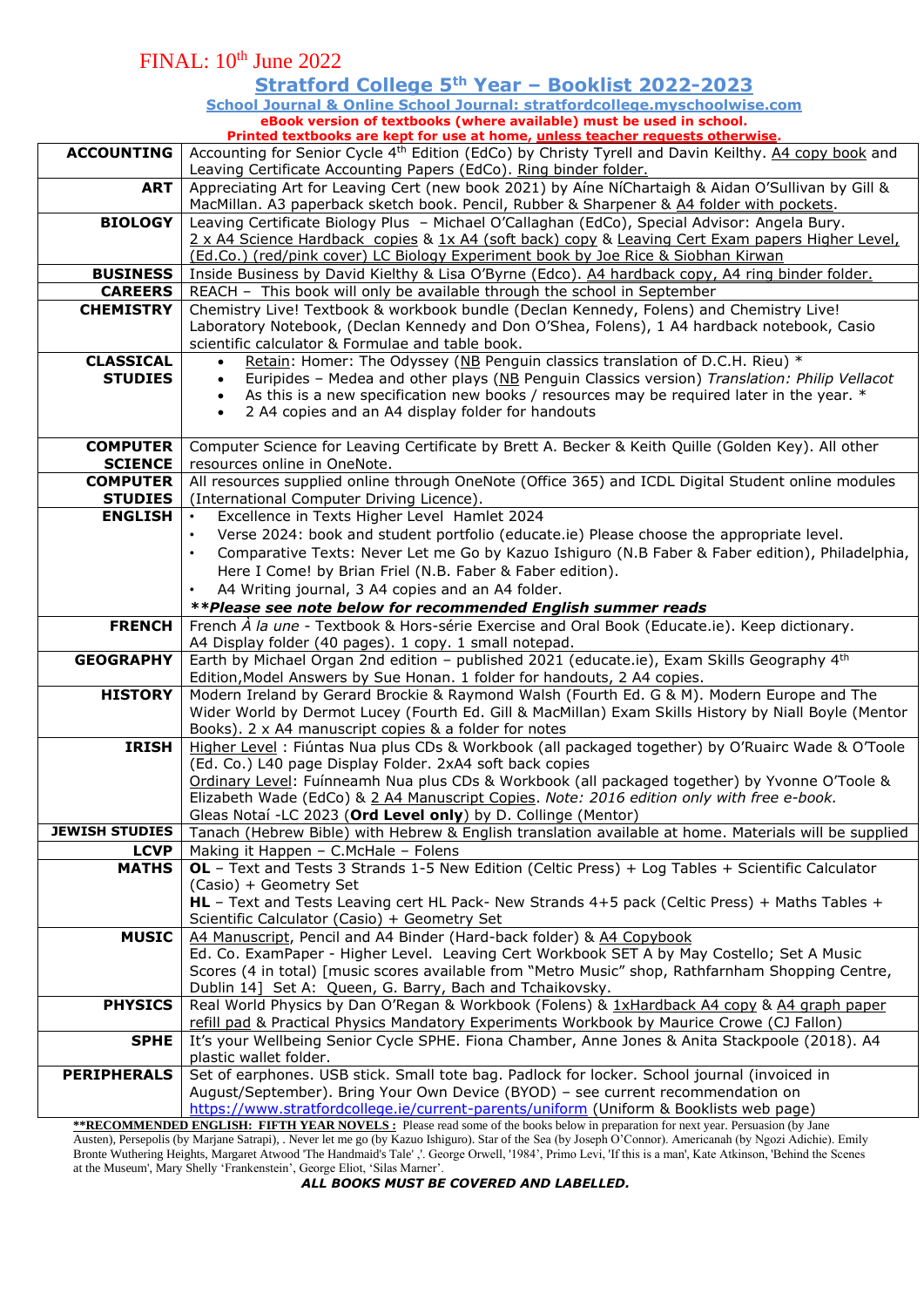#### FINAL: 10th June 2022 **Stratford College 6th Year Booklist 2022-2023 School Journal & Online School Journal: stratfordcollege.myschoolwise.com eBook version of textbooks (where available) must be used in school. Printed textbooks are kept for use at home, unless teacher requests otherwise. ACCOUNTING** | Accounting for Senior Cycle (4<sup>th</sup> Edition) by Christy Tyrrell & David Kielthy (EdCo). 1 A4 Hard back copy for Homework and Leaving Cert Accounting Papers (EdCo) **ART**  $\vert$  Art History Text, A3 Sketchbook. A4 folder with pockets. €100 will be included on 1<sup>st</sup> fee a/c for art material **BIOLOGY AS IN 5TH YEAR** Revised & Updated Leaving Cert Biology – Michael O'Callaghan (Ed Co) 2 A4 Science Hardback copies (one for notes and one for practical write ups) and 1 A4 (soft back) copy - same copy from 5<sup>th</sup>year Leaving Cert Exam Papers Higher Level, (Ed.Co.) or Ordinary Level (if taking OL in Leaving Cert). **BUSINESS** Down to Business, Leaving Certificate Business, textbook & student learning log, Gavin Duffy (Folens) & 1 x A4 Hardback Copies, 1 A4 ring binder folder, Leaving Cert Exam Papers, (EdCo) CAREERS | Reach Student Workbook (Careers Portal.ie ) Please retain Reach Student Workbook from 5<sup>th</sup> Year. **CHEMISTRY** Retain Text book, workbook and laboratory notebook from 5<sup>th</sup> year (Chemistry Live! Declan Kennedy, Folens). Chemistry Exam Papers when released (Edco.) & Calculator and Formulae and Tables book **CLASSICAL STUDIES** • Retain Plutarch The Age of Alexander (Penguin) \* • New books / resources will be needed later in the year due to new specification. • 2 A4 copies and A4 display folder for handouts **COMPUTER SCIENCE** Computer Science for Leaving Certificate by Brett A. Becker & Keith Quille (Golden Key). All other resources are online in OneNote. **COMPUTER STUDIES** All resources supplied online through OneNote (Office 365) and ICDL Digital Student online modules (International Computer Driving Licence). **ENGLISH** • Excellence in Texts Higher Level Macbeth 2023: for comparative notes (Educate.ie) Comparative Texts: Never Let me Go by Kazuo Ishiguro (N.B Faber & Faber edition), Philadelphia, Here I Come! by Brian Friel (N.B. Faber & Faber edition). • A4 Writing journal, 3 A4 copies and an A4 folder. • Please retain texts from last year. Macbeth and Verse 2023 : book and student portfolio (educate.ie) • Buy Education Company Papers – please choose the appropriate level. 1x A4 hardback writing journal, 2 x A4 copies 1 x A4 folder *\* Please see notes on next page for recommended summer reads.* **FRENCH** Retain French *À la une* - Textbook & Hors-série Exercise and Oral Book (Educate.ie). Keep dictionary. A4 Display folder (40 pages). 1 copy. 1 small notepad. **GEOGRAPHY** Retain from 5th Year- Earth by Michael Organ 2nd edition published 2021 (educate.ie), Exam Skills Geography 4th Edition. Model Answers by Sue Honan. Purchase - Earth Elective 5 Patterns and Processes in the Human Environment by Michael Organ 2nd edition (educate.ie). 2 A4 copies, 1 A4 folder for handouts. **HISTORY** *Modern Ireland* by Gerard Brockie & Raymond Walsh (Fourth Ed. G & M). *Modern Europe and The Wider World* by Dermot Lucey (Fourth Ed. Gill & MacMillan). Exam papers (EdCo) *Exam Skills History* by Niall Boyle (Mentor Books). 2 x A4 manuscript copies & a folder for notes **IRISH Higher Level:** Keep book and copies from last year (Fiúntas by O'Ruairc, Wade & O'Toole, Ed.Co.). Retain folder from 5th year. 4 coloured pens – red, black, green and blue only. EdCo Past papers, Higher Level. Drama: An Triail, Mairéad Ní Ghráda, An Gúm **Ordinary**: Keep book from last year (**Fuinneamh** plus CDs & Workbook by Y. O'Toole & E. Wade (EdCo)). **Gléas Notaí for LC 2022**, **Higher or Ordinary Level as appropriate, by Deaglán Collinge** (Mentor). & 2 A4 Manuscript copies. EdCo (only) past papers, Ordinary Level. **JEWISH STUDIES** Tanach with Hebrew & English translation available at home. Ringbinder with plastic pockets. **LCVP** Making it Happen – C. McHale – Folens **MATHS** | OL – Retain books from  $5<sup>th</sup>$  Year + Log Tables + Scientific Calculator (Casio) + Geometry Set + EdCo Exam Papers 2022 **HL** – Retain books from 5<sup>th</sup> Year + Log Tables + Scientific Calculator (Casio) + Geometry Set + EdCo Exam Papers 2022 **MUSIC** | A4 Manuscript, Pencil and A4 Binder (Hard-back folder) & A4 Copybook Leaving Cert Workbook SET A by May Costello; Set A Music Scores (4 in total) [music scores available from "Metro Music" shop, Rathfarnham Shopping Centre, Dublin 14] Set A: Queen, Bach, Tchaikovsky and Barry. **PHYSICS** Real World Physics & Workbook by Dan O'Regan (Folens) & 1 x Hardback Experiment copy & Maths Tables & Leaving Certificate Exam Papers (Ed.Co.) & A4 graph paper refill pad **SPHE** It's your Wellbeing Senior Cycle SPHE. Fiona Chamber, Anne Jones & Anita Stackpoole (2018). A4 plastic wallet folder. **PERIPHERALS** Set of earphones. USB stick. Small tote bag. Padlock for locker. School journal (invoiced in August/September). Bring Your Own Device (BYOD) – see current recommendation on <https://www.stratfordcollege.ie/current-parents/uniform> (Uniform & Booklists web page)